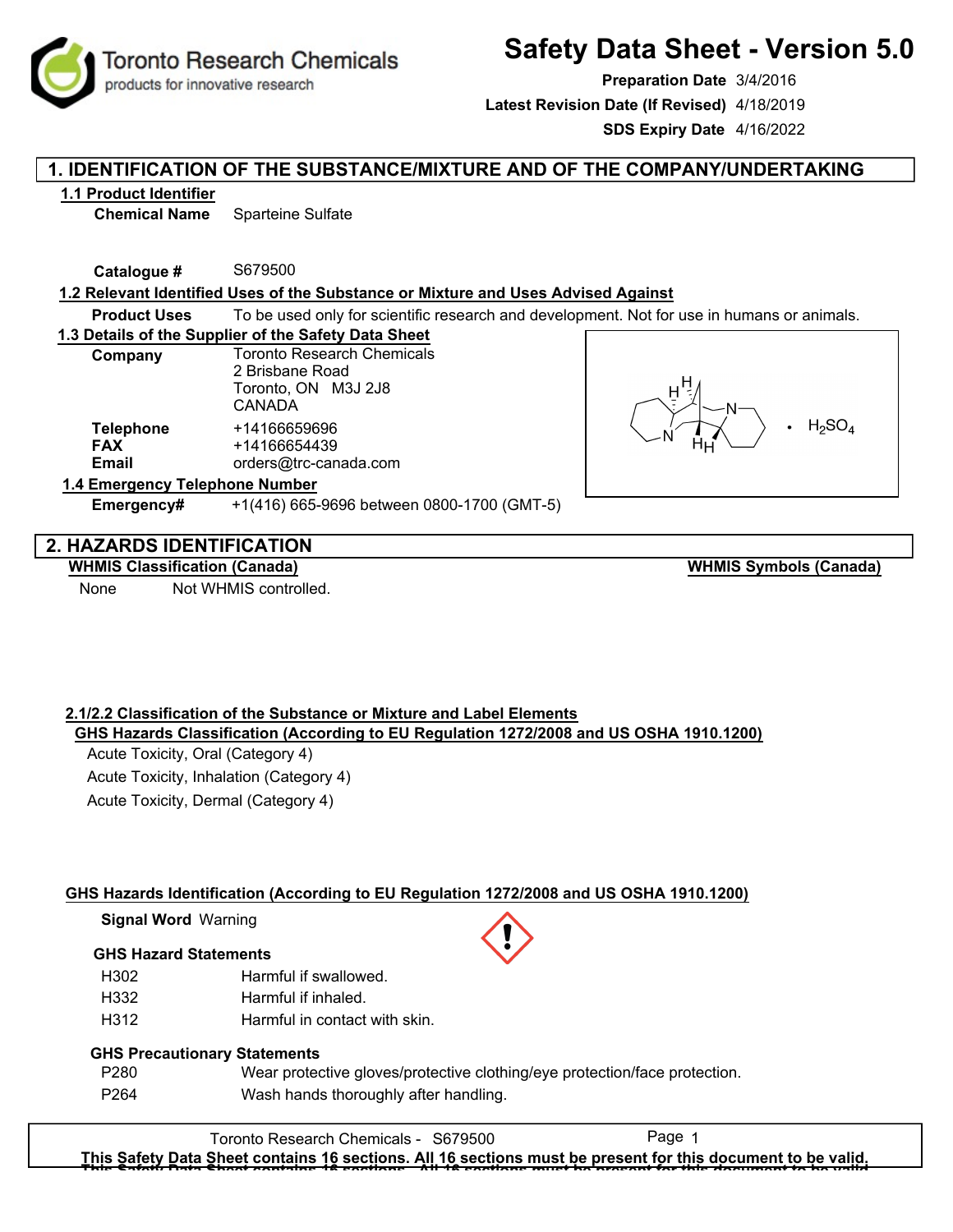| P301/P312 | IF SWALLOWED: Call a POISON CENTER or doctor/physician if you feel unwell.            |
|-----------|---------------------------------------------------------------------------------------|
| P304/P340 | IF INHALED: Remove victim to fresh air and keep at rest in a position comfortable for |
| P302/P352 | breathing.                                                                            |
|           | IF ON SKIN: Wash with plenty of soap and water                                        |

## **2.3 Unclassified Hazards/Hazards Not Otherwise Classified**

No data available.

## **3. COMPOSITION/INFORMATION ON INGREDIENTS**

**3.1 Substances**

**Molecular Formula:**  $C_{15}H_{28}N_2O_4S$ 

Molecular Weight: 332.46 299-39-8 **CAS Registry #: EC#:**

### **Synonyms**

(7S,7aR,14S,14aS)-Dodecahydro-7,14-methano-2H,6H-dipyrido[1,2-a:1',2'-e][1,5]diazocine Sulfate; Sparteine Sulfate; NSC 143087; NSC 26253; NSC 402663; Spartepur; Spal; Spareng; Sparm; Sparteal; Spartocin; Spartin; Spatym; Tocosimplex; [7S-(7α,7aα,14α,14aβ)]-Dodecahydro-7,14-methano-2H,6H-dipyrido[1,2-a:1',2'-e][1,5] diazocine Sulfate;

## **3.2 Mixtures**

Not a mixture.

## **4. FIRST AID MEASURES**

## **4.1 Description of First Aid Measures**

#### **General Advice**

If medical attention is required, show this safety data sheet to the doctor.

#### **If Inhaled**

If inhaled, move person to fresh air. If not breathing, give artificial respiration and consult a physician.

#### **In Case of Skin Contact**

Wash affected area with soap and water. Consult a physician if any exposure symptoms are observed.

### **In Case of Eye Contact**

Immediately rinse eyes with plenty of water for at least 15 minutes. Consult a physician.

### **If Swallowed**

Never give anything by mouth to an unconscious person. Rinse mouth with water. Do NOT induce vomiting unless advised to do so by a physician or Poison Control Center. Seek medical attention.

### **4.2 Most Important Symptoms and Effects, Both Acute and Delayed**

The most important known symptoms and effects are described in the labeling (see section 2.2) and/or section 11.

### **4.3 Indication of any Immediate Medical Attention and Special Treatment Needed**

No data available.

## **5. FIREFIGHTING MEASURES**

## **5.1 Extinguishing Media**

Use water spray, alcohol-resistant foam, dry chemical or carbon dioxide.

## **5.2 Special Hazards Arising from the Substance or Mixture**

Carbon oxides, Nitrogen oxides, Sulfur oxides

## **5.3 Advice for Firefighters**

Wear self contained breathing apparatus for fire fighting if necessary.

## **5.4 Further Information**

No data available.

## **6. ACCIDENTAL RELEASE MEASURES**

## **Personal precautions**

Wear respiratory protection. Avoid dust formation. Avoid breathing vapours, mist or gas. Ensure adequate ventilation.

Toronto Research Chemicals - S679500 Page 2 **This Safety Data Sheet contains 16 sections. All 16 sections must be present for this document to be valid. This Safety Data Sheet contains 16 sections. All 16 sections must be present for this document to be valid.**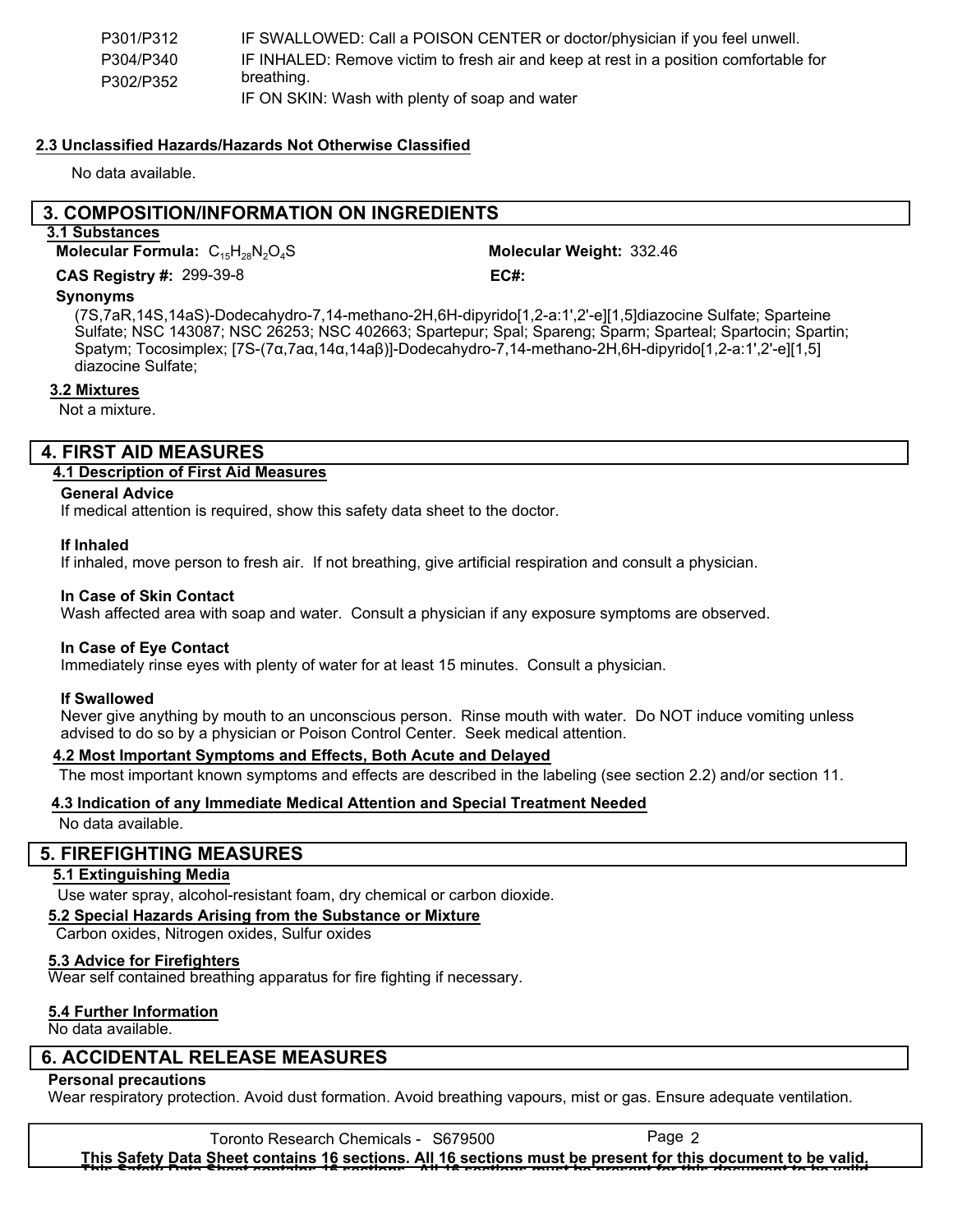Evacuate personnel to safe areas. Avoid breathing dust.

### **Environmental precautions**

Prevent further leakage or spillage if safe to do so. Do not let product enter drains.

### **Method and materials for containment and cleaning up**

Pick up and arrange disposal without creating dust. Sweep up and shovel. Keep in suitable, closed containers for disposal.

## **7. HANDLING AND STORAGE**

## **7.1 Precautions for safe handling**

Avoid contact with skin and eyes. Avoid formation of dust and aerosols. Provide appropriate exhaust ventilation at places where dust is formed.

## **7.2 Conditions for safe storage**

Keep container tightly closed in a dry and well-ventilated place. Keep in a dry place.

Storage conditions: Hygroscopic, Refrigerator, under inert atmosphere

## **7.3 Specific End Uses**

For scientific research and development only. Not for use in humans or animals.

## **8. EXPOSURE CONTROLS/PERSONAL PROTECTION**

## **8.1 Control Parameters**

Contains no components with established occupational exposure limits.

## **8.2 Exposure Controls**

### **Appropriate Engineering Controls**

A laboratory fumehood or other appropriate form of local exhaust ventilation should be used to avoid exposure.

### **Personal Protective Equipment**

All recommendations below are advisory in nature and a risk assessment should be performed by the employer/end user prior to use of this product. The type of protective equipment must be selected based on the amount and concentration of the dangerous material being used in the workplace.

### **Eye/Face Protection**

Safety goggles or face shield. All equipment should have been tested and approved under appropriate standards, such as NIOSH (US), CSA (Canada), or EN 166 (EU).

### **Skin Protection**

Gloves should be used when handling this material. Gloves are to be inspected prior to use. Contaminated gloves are to be removed using proper glove removal technique so that the outer surface of the glove does not contact bare skin. Dispose of contaminated gloves after use in compliance with good laboratory practices and local requirements.

Gloves used for incidental exposures (splash protection) should be designated as "chemical resistant" by EU standard EN 374 with the resistance codes corresponding to the anticipated use of the material. Unrated gloves are not recommended.

Suggested gloves: AnsellPro Sol-Vex nitrile gloves style 37-175, 15 mil thickness. Penetration time has not been determined.

Gloves used for prolonged direct exposure (immersion) should be designated "chemical resistant" as per EN 734 with the resistance codes corresponding to the anticipated use of the material. Suggested gloves: AnsellPro Viton/Butyl gloves style 38-612, 4/8 mil thickness.

Penetration time has not been determined.

These recommendations may not apply if the material is mixed with any other chemical, or dissolved into a solution. A risk assessment must be performed to ensure the gloves will still offer acceptable protection.

## **Body Protection**

Fire resistant (Nomex) lab coat or coveralls.

### **Respiratory Protection**

Recommended respirators are NIOSH-approved N100 or CEN-approved FFP3 particulate respirators. These are to be only used as a backup to local exhaust ventilation or other engineering controls. If the respirator is the only means of

Toronto Research Chemicals - S679500 Page 3 **This Safety Data Sheet contains 16 sections. All 16 sections must be present for this document to be valid. This Safety Data Sheet contains 16 sections. All 16 sections must be present for this document to be valid.**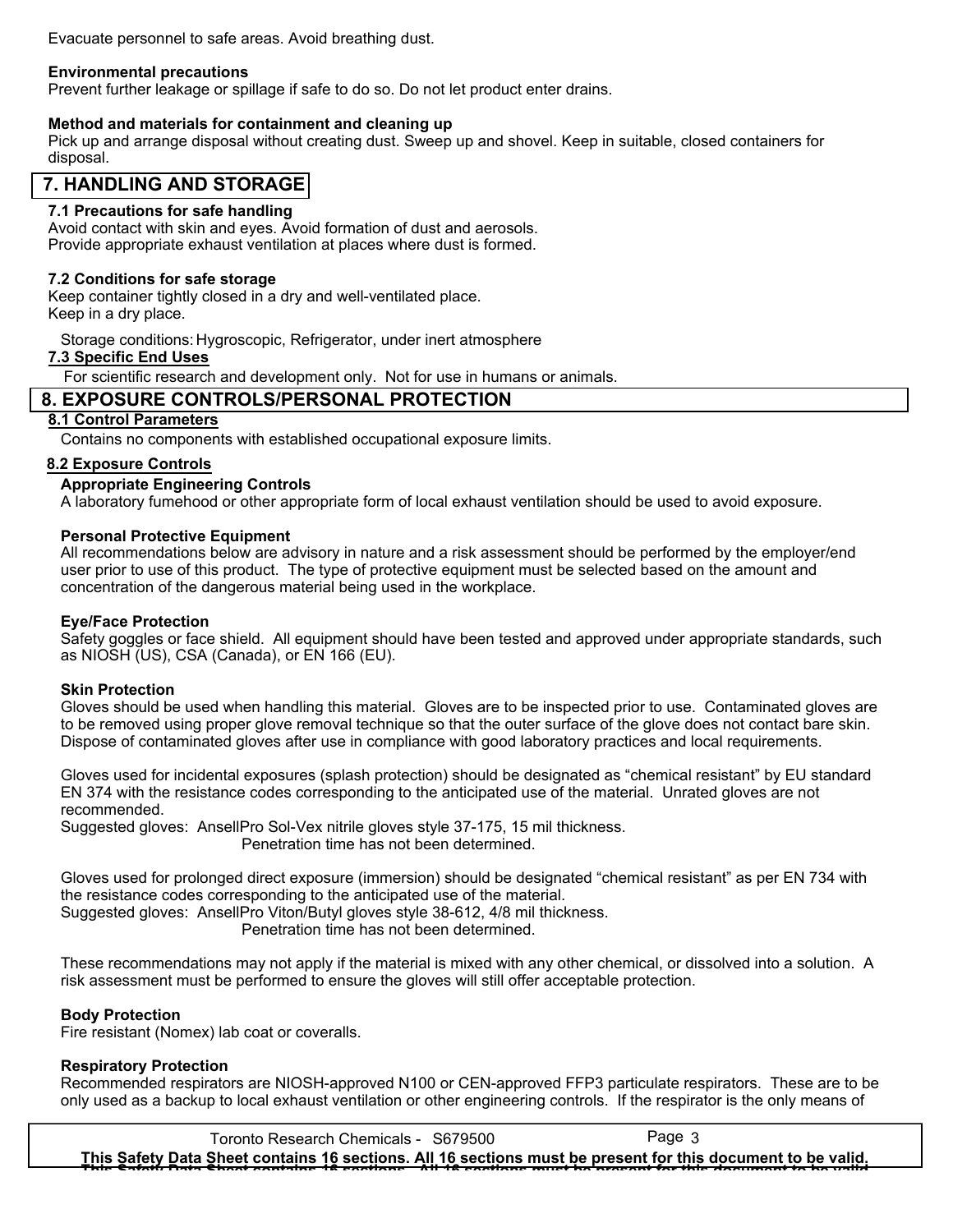## protection, a full-face supplied air respirator must be used.  **9. PHYSICAL AND CHEMICAL PROPERTIES 9.1 Information on Basic Physical and Chemical Properties A) Appearance B) Odour C) Odour Threshold D) pH E) Melting Point/Freezing Point F) Initial Boiling Point/Boiling Range G) Flash point H) Evaporation Rate I) Flammability (Solid/Gas) J) Upper/Lower Flammability/Explosive Limits K) Vapour Pressure L) Vapour Density M) Relative Density N) Solubility O) Partition Coefficient: n-octanol/water P) Auto-Ignition Temperature Q) Decomposition Temperature R) Viscosity S) Explosive Properties T) Oxidizing Properties** No data available No data available No data available No data available No data available No data available No data available No data available No data available No data available No data available No data available No data available No data available No data available No data available No data available 129-131°C White to Pale Yellow Solid DMSO (Slightly), Methanol (Slightly) **9.2 Other Information** no data available

## **10. STABILITY AND REACTIVITY**

## **10.1 Reactivity**

No data available.

### **10.2 Chemical Stability**

Stable under recommended storage conditions.

### **10.3 Possibility of Hazardous Reactions**

No data available.

### **10.4 Conditions to Avoid**

No data available.

## **10.5 Incompatible Materials**

Strong oxidizing agents.

## **10.6 Hazardous Decomposition Products**

**In the event of fire:** See section 5. **Other decomposition products:** No data available.

## **11. TOXICOLOGICAL INFORMATION**

## **11.1 Information on Toxicological Effects**

## **A) Acute Toxicity**

**Dermal LD50:** No data available.

## **B) Skin Corrosion/Irritation**

No data available

## **C) Serious Eye Damage/Irritation**

No data available

## **D) Respiratory or Skin Sensitization**

No data available

## **E) Germ Cell Mutagenicity**

No data available

**Oral LD50:** Mouse - 350 mg/kg **Inhalation LC50:** No data available.

Toronto Research Chemicals - S679500 Page 4 **This Safety Data Sheet contains 16 sections. All 16 sections must be present for this document to be valid. This Safety Data Sheet contains 16 sections. All 16 sections must be present for this document to be valid.**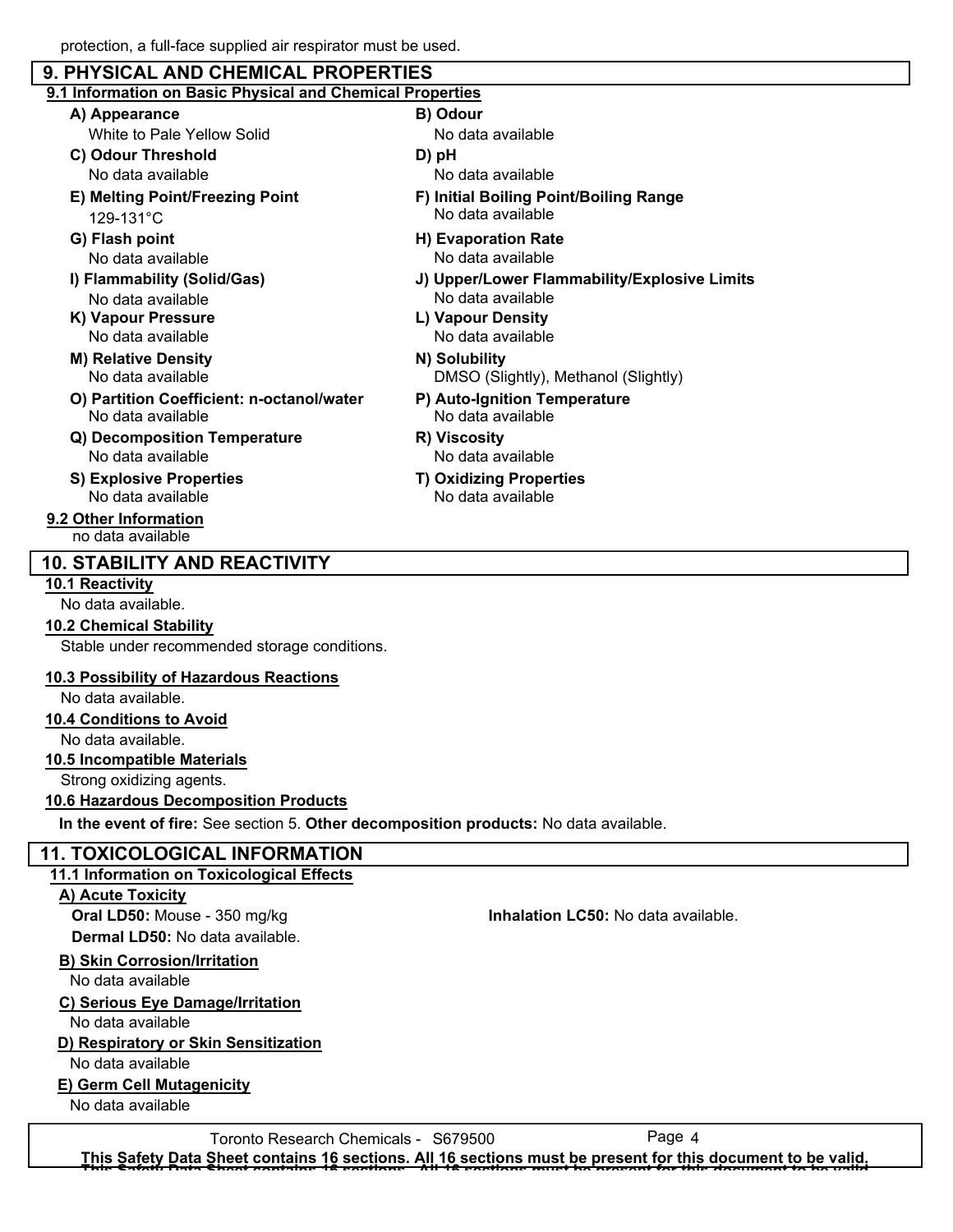## **F) Carcinogenicity**

No data available

#### **G) Reproductive Toxicity/Teratogenicity**

No data available

#### **H) Single Target Organ Toxicity - Single Exposure**

No data available

## **I) Single Target Organ Toxicity - Repeated Exposure**

No data available

## **J) Aspiration Hazard**

No data available

### **K) Potential Health Effects and Routes of Exposure**

## **Inhalation**

Harmful if inhaled. May cause respiratory tract irritation.

#### **Ingestion**

Harmful if swallowed.

#### **Skin**

Harmful if absorbed through skin. May cause skin irritation.

### **Eyes**

May cause eye irritation.

## **L) Signs and Symptoms of Exposure**

The most important known symptoms and effects are described in the labeling (see section 2.2) and/or section 11.

To the best of our knowledge, the chemical, physical, and toxicological properties of this material have not been thoroughly investigated.

### **M) Additional Information**

RTECS: WG6430000

## **12. ECOLOGICAL INFORMATION**

## **12.1 Toxicity**

No data available.

## **12.2 Persistance and Degradability**

No data available.

### **12.3 Bioaccumulative Potential**

No data available.

### **12.4 Mobility in Soil**

No data available.

## **12.5 Results of PBT and vPvB Assessment**

No data available.

## **12.6 Other Adverse Effects**

No data available.

## **13. DISPOSAL CONSIDERATIONS**

## **13.1 Waste Treatment Methods**

## **A) Product**

Product may be burned in an incinerator equipped with afterburner and scrubber. Excess and expired materials are to be offered to a licensed hazardous material disposal company. Ensure that all Federal and Local regulations regarding the disposal and destruction of this material are followed.

## **B) Contaminated Packaging**

## Dispose of as above.

## **C) Other Considerations**

Product is not to be disposed of in sanitary sewers, storm sewers, or landfills.

## **14. TRANSPORT INFORMATION 14.1 UN Number** DOT (US): N/A IATA: N/A IMDG: N/A ADR/RID: N/A

**14.2 UN Proper Shipping Name**

DOT (US)/IATA:

Not dangerous goods

Toronto Research Chemicals - S679500 Page 5

**This Safety Data Sheet contains 16 sections. All 16 sections must be present for this document to be valid. This Safety Data Sheet contains 16 sections. All 16 sections must be present for this document to be valid.**